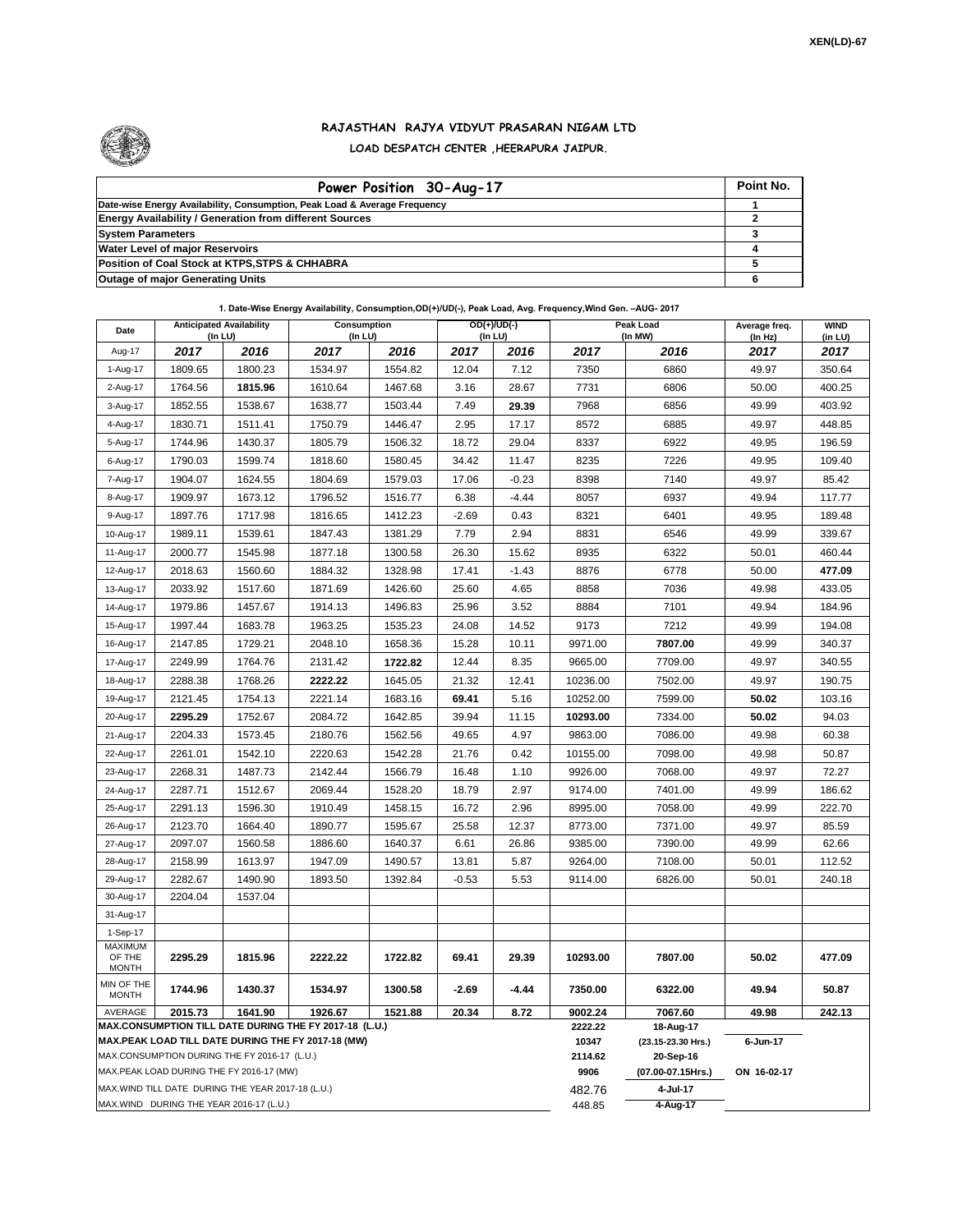## **2.Anticipated Availability/Generation From Different Sources**

| (In LU)        |                                                                          |                 |                     |                |  |  |  |  |  |
|----------------|--------------------------------------------------------------------------|-----------------|---------------------|----------------|--|--|--|--|--|
| S.No.          | Sources Available to Rajasthan / Installed                               | Prior           | Prior               | Actual         |  |  |  |  |  |
|                | Capacity as on 30.09.2016                                                | assessment of I | assessment of       | Energy         |  |  |  |  |  |
|                | (In MW)                                                                  | Avail. For next | Avail.              | Received       |  |  |  |  |  |
|                |                                                                          | Dav             |                     |                |  |  |  |  |  |
| 1              | KTPS (1240/1240)                                                         | 267.00          | 29-Aug-17<br>267.00 | 218.91         |  |  |  |  |  |
| $\overline{2}$ | STPS (1500/1500)                                                         | 220.00          | 220.00              | 170.72         |  |  |  |  |  |
| 3              | DHOLPUR GAS CCPP (330/330)                                               | 0.00            | 0.00                | 0.00           |  |  |  |  |  |
| 4              | RAMGARH (273.5/273.5)                                                    | 46.00           | 46.00               | 44.86          |  |  |  |  |  |
| 5              | RAPP-A(200/200)                                                          | 38.00           | 40.00               | 42.17          |  |  |  |  |  |
| 6              | MAHI (140/140)                                                           | 0.00            | 0.00                | 15.63          |  |  |  |  |  |
| 7<br>8         | CHAMBAL (RPS+JS) (135.5/271)<br>GIRAL LIGNITE (250/250)                  | 17.00<br>0.00   | 17.00<br>0.00       | 18.54<br>0.00  |  |  |  |  |  |
| 9              | CHHABRA TPS 1000/1000)                                                   | 109.00          | 109.00              | 93.18          |  |  |  |  |  |
| 10             | ADANI (TPS) + KALISINDH (TPS)                                            | 420.00          | 420.00              | 323.45         |  |  |  |  |  |
|                | (1200+1200/1320+1200)                                                    |                 |                     |                |  |  |  |  |  |
| 11             | WIND FARM (3980.40/4119.15)                                              | 274.00          | 235.00              | 240.18         |  |  |  |  |  |
| 12             | SOLAR POWER(737.70/1295.70)                                              | 0.00            | 0.00                | 0.00           |  |  |  |  |  |
| 13<br>14       | CAPTIVE POWER PLANTS<br>REGIONAL (INTRA STATE) O.A. (VLTPS)              | 0.00<br>0.00    | 0.00<br>0.00        | 0.00<br>0.00   |  |  |  |  |  |
| 15             | <b>OPEN ACCESS</b>                                                       | $-51.51$        | $-15.40$            | $-15.40$       |  |  |  |  |  |
| 16             | BIOMASS - (101.95/119.25)                                                | 7.00            | 4.00                | 6.84           |  |  |  |  |  |
| 17             | BARSINGHSAR LTPS(250/250)                                                | 52.00           | 52.00               | 47.68          |  |  |  |  |  |
| 18             | RAJWEST (1080/1080)                                                      | 170.00          | 198.00              | 122.11         |  |  |  |  |  |
|                | <b>TOTAL (A): 1-18</b>                                                   | 1568.49         | 1592.60             | 1328.87        |  |  |  |  |  |
| 19             | <b>BBMB COMPLEX</b>                                                      |                 |                     |                |  |  |  |  |  |
|                | a) BHAKRA(230.79/1516.3)<br>b) DEHAR (198/990)                           | 33.91<br>28.12  | 34.85<br>28.12      | 34.05<br>27.99 |  |  |  |  |  |
|                | c) PONG (231.66/396)                                                     | 25.78           | 35.76               | 29.77          |  |  |  |  |  |
|                | TOTAL: a TO c                                                            | 87.80           | 98.73               | 91.81          |  |  |  |  |  |
| 20             | <b>CENTRAL STATIONS</b>                                                  |                 |                     |                |  |  |  |  |  |
|                | d) SINGRAULI (300/2000)                                                  | 61.44           | 93.93               | 62.80          |  |  |  |  |  |
|                | e) RIHAND<br>(310.24/3000)                                               | 107.45          | 118.36              | 91.01          |  |  |  |  |  |
|                | f) UNCHAHAR-I(20/420)                                                    | 0.00            | 0.00                | 0.37           |  |  |  |  |  |
|                | g) UNCHAHAR-II& III(61/630)<br>h) INDIRA GANDHI STPS(JHAJHAR) 0.00/1500) | 0.39<br>0.00    | 0.58<br>0.00        | 1.89<br>0.00   |  |  |  |  |  |
|                | i) NCTPS DADRI St-II (43.22/980) + DADRI-TH                              | 0.36            | 0.23                | 1.50           |  |  |  |  |  |
|                | j) DADRI GAS (77/830)                                                    | 0.76            | 0.56                | 0.55           |  |  |  |  |  |
|                | (83.07/419)<br>k) ANTA                                                   | 3.23            | 4.29                | 3.18           |  |  |  |  |  |
|                | I) AURAIYA<br>(61.03/663)                                                | 0.00            | 0.00                | 0.00           |  |  |  |  |  |
|                | m) NAPP<br>(44/440)                                                      | 9.22            | 9.24                | 9.24           |  |  |  |  |  |
|                | n) RAPP-B<br>(125/440)<br>o) RAPP-C<br>(88/440)                          | 32.04<br>20.58  | 32.04<br>20.58      | 32.04<br>20.58 |  |  |  |  |  |
|                | p) SALAL<br>(20.36/690)                                                  | 4.76            | 4.51                | 4.67           |  |  |  |  |  |
|                | q) URI<br>(70.37/720)                                                    | 8.54            | 8.44                | 8.13           |  |  |  |  |  |
|                | r) TANAKPUR<br>(10.86/94)                                                | 2.50            | 2.50                | 2.50           |  |  |  |  |  |
|                | s) CHAMERA - (105.84/540)                                                | 25.12           | 13.72               | 13.72          |  |  |  |  |  |
|                | t) CHAMERA-II (29.01/300)                                                | 6.96            | 6.96                | 6.96           |  |  |  |  |  |
|                | u) CHAMERA-III (25.21/231)                                               | 6.00            | 6.00                | 5.85           |  |  |  |  |  |
|                | v) DHAULIGANGA (27/280)<br>w) DULHASTI (42.42/390)                       | 6.51<br>10.09   | 6.51<br>10.09       | 6.51<br>10.09  |  |  |  |  |  |
|                | x) SEWA (13/120)                                                         | 0.39            | 0.39                | 0.39           |  |  |  |  |  |
|                | y) NJPC (112.00/1500)+RAMPUR(31.808/412.02)                              | 34.48           | 34.49               | 34.49          |  |  |  |  |  |
|                | z) TEHRI (75/1000)                                                       | 4.99            | 4.96                | 4.97           |  |  |  |  |  |
|                | aa) KOTESHWR (33.44/400) + PARBATI3 (56.73/520)                          | 15.56           | 15.56               | 21.23          |  |  |  |  |  |
|                | ab) TALA                                                                 | 3.64            | 3.53                | 3.53           |  |  |  |  |  |
|                | ac) MUNDRA UMPP (380/4000)                                               | 50.12           | 85.92               | 42.46          |  |  |  |  |  |
|                | ad) SASAN (372/3960)<br>ae) FRKKA+KHLGN+TLCHR (70.18/3940)               | 70.95           | 72.84               | 62.15          |  |  |  |  |  |
|                | af) URS POWER(DADRITH-I)                                                 | 0.00<br>0.00    | 0.00<br>0.00        | 0.00<br>0.00   |  |  |  |  |  |
|                | TOTAL SCHEDULE(a TO af)                                                  | 573.87          | 654.95              | 542.61         |  |  |  |  |  |
|                | LOSSES                                                                   | $-15.59$        | $-18.83$            | $-18.90$       |  |  |  |  |  |
|                | NET SCHEDULED                                                            | 558.27          | 636.12              | 523.71         |  |  |  |  |  |
| 21             | BILATERAL (REG.) EXCL. BANKING                                           | 20.54           | 25.08               | 21.16          |  |  |  |  |  |
| 22             | BANKING                                                                  | $-12.18$        | -12.18              | -12.18         |  |  |  |  |  |
| 23             | BILATERAL(INTER-REG.). EXCLUDING (ISOA &<br>BANKING)                     | 88.15           | 93.01               | 87.55          |  |  |  |  |  |
| 24             | INTER STATE OPEN ACCESS (BILATERAL+IEX)                                  | 51.51           | $-41.33$            | 15.40          |  |  |  |  |  |
| 25             | <b>INDIAN ENERGY EXCHANGE</b>                                            | $-70.74$        | $-13.75$            | $-70.48$       |  |  |  |  |  |
|                | <b>TOTAL(B): (19 TO 25)</b>                                              | 635.55          | 690.17              | 565.16         |  |  |  |  |  |
|                | TOTAL GENERATION (A +B) : 1 TO 25                                        |                 |                     | 1894.03        |  |  |  |  |  |
|                | OVER DRAWAL (+)/UNDER DRAWAL (-)                                         |                 |                     | $-0.53$        |  |  |  |  |  |
|                | <b>GRAND TOTAL</b>                                                       | 2204.04         | 2282.77             | 1893.50        |  |  |  |  |  |
|                | <b>LAST YEAR</b>                                                         | 1537.04         | 1490.90             | 1392.83        |  |  |  |  |  |